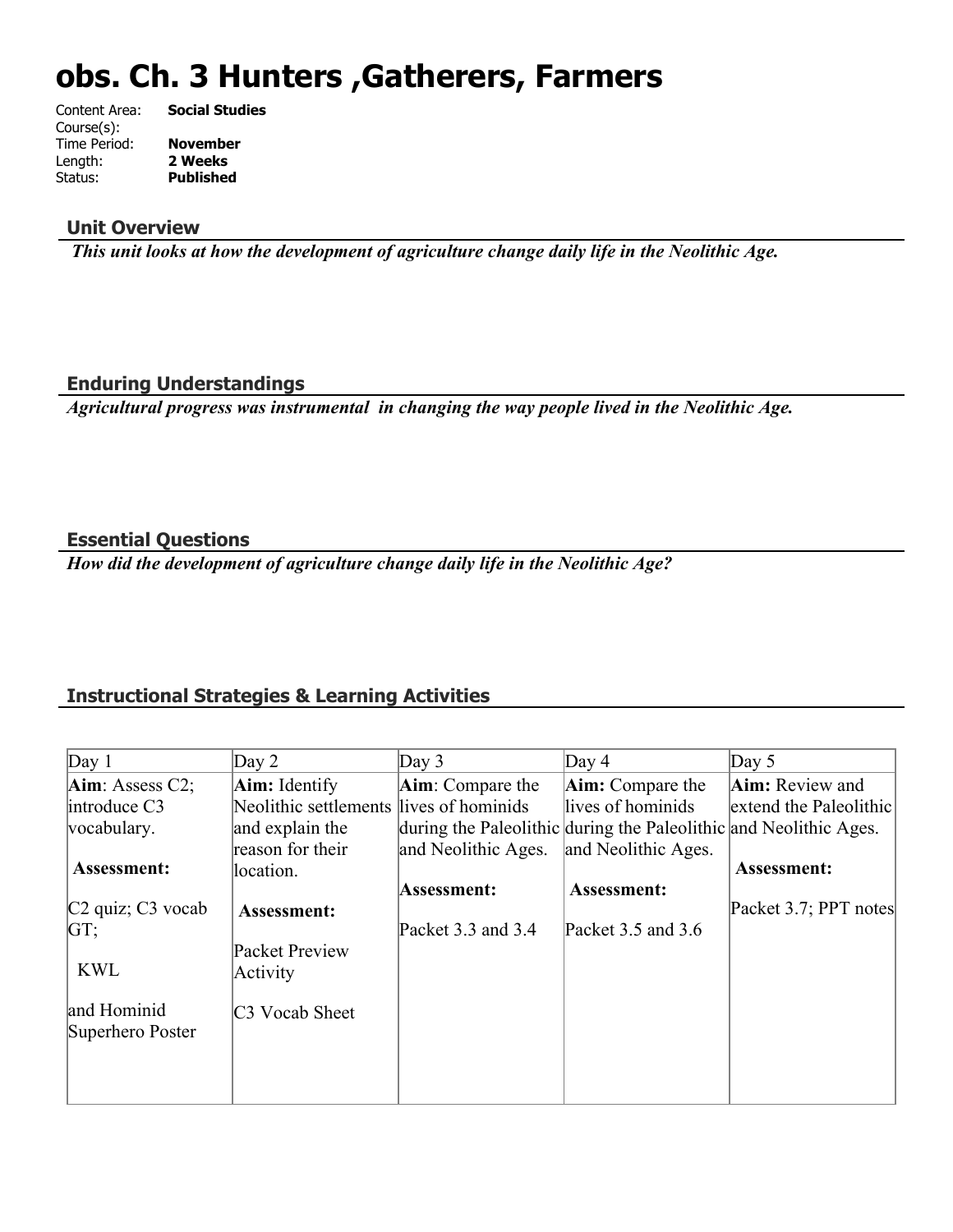| Day 6                                                                                                              | Dav 7                     |
|--------------------------------------------------------------------------------------------------------------------|---------------------------|
| Aim: Review the C3                                                                                                 | Aim:                      |
| <b>Essential Question: How</b><br>did the development of<br>agriculture change daily<br>life in the Neolithic Age? | <b>Evaluate Chapter 3</b> |
| <b>Assessment:</b>                                                                                                 | Assessment:               |
| Paleolithic Age to                                                                                                 | Chapter 3 Test;           |
| Neolithic Age Changes;<br>Index cards $Q \& A$                                                                     | C4 Vocabulary Sheet       |
|                                                                                                                    |                           |
|                                                                                                                    |                           |
|                                                                                                                    |                           |

## **Integration of 21st Century Themes and Skills**

| CRP.K-12.CRP5.1 | Career-ready individuals understand the interrelated nature of their actions and regularly<br>make decisions that positively impact and/or mitigate negative impact on other people,<br>organization, and the environment. They are aware of and utilize new technologies,<br>understandings, procedures, materials, and regulations affecting the nature of their work<br>as it relates to the impact on the social condition, the environment and the profitability of<br>the organization.                                                                                                                                                                                     |
|-----------------|-----------------------------------------------------------------------------------------------------------------------------------------------------------------------------------------------------------------------------------------------------------------------------------------------------------------------------------------------------------------------------------------------------------------------------------------------------------------------------------------------------------------------------------------------------------------------------------------------------------------------------------------------------------------------------------|
| CRP.K-12.CRP4.1 | Career-ready individuals communicate thoughts, ideas, and action plans with clarity,<br>whether using written, verbal, and/or visual methods. They communicate in the workplace<br>with clarity and purpose to make maximum use of their own and others' time. They are<br>excellent writers; they master conventions, word choice, and organization, and use<br>effective tone and presentation skills to articulate ideas. They are skilled at interacting<br>with others; they are active listeners and speak clearly and with purpose. Career-ready<br>individuals think about the audience for their communication and prepare accordingly to<br>ensure the desired outcome. |

## **Technology Integration**

## **Interdisciplinary Connections**

| CCSS.ELA-Literacy.RH.6-8.1 | Cite specific textual evidence to support analysis of primary and secondary sources.                                                                  |
|----------------------------|-------------------------------------------------------------------------------------------------------------------------------------------------------|
| CCSS.ELA-Literacy.RH.6-8.4 | Determine the meaning of words and phrases as they are used in a text, including<br>vocabulary specific to domains related to history/social studies. |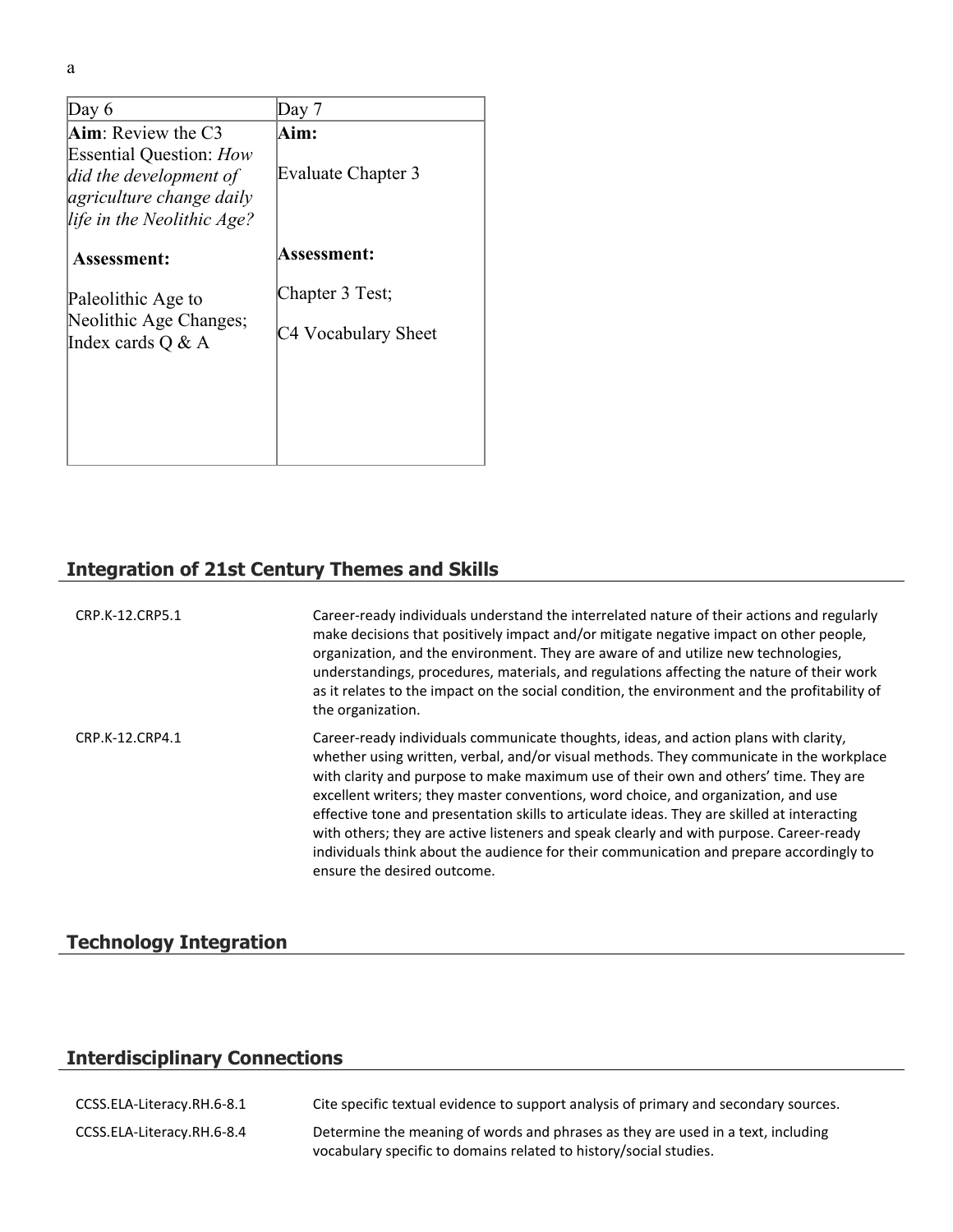| CCSS.ELA-Literacy.RH.6-8.7    | Integrate visual information (e.g., in charts, graphs, photographs, videos, or maps) with<br>other information in print and digital texts.                                                                                        |
|-------------------------------|-----------------------------------------------------------------------------------------------------------------------------------------------------------------------------------------------------------------------------------|
| CCSS.ELA-Literacy.RH.6-8.10   | By the end of grade 8, read and comprehend history/social studies texts in the grades 6–8<br>text complexity band independently and proficiently.                                                                                 |
| CCSS.ELA-Literacy.WHST.6-8.4  | Produce clear and coherent writing in which the development, organization, and style are<br>appropriate to task, purpose, and audience.                                                                                           |
| CCSS.ELA-Literacy.WHST.6-8.10 | Write routinely over extended time frames (time for reflection and revision) and shorter<br>time frames (a single sitting or a day or two) for a range of discipline-specific tasks,<br>purposes, and audiences.                  |
| CCSS.ELA-Literacy.SL.6.1      | Engage effectively in a range of collaborative discussions (one-on-one, in groups, and<br>teacher-led) with diverse partners on grade 6 topics, texts, and issues, building on others'<br>ideas and expressing their own clearly. |
| CCSS.ELA-Literacy.SL.6.2      | Interpret information presented in diverse media and formats (e.g., visually,<br>quantitatively, orally) and explain how it contributes to a topic, text, or issue under study.                                                   |
| CCSS.ELA-Literacy.L.6.1       | Demonstrate command of the conventions of standard English grammar and usage when<br>writing or speaking.                                                                                                                         |
| CCSS.ELA-Literacy.L.6.2       | Demonstrate command of the conventions of standard English capitalization, punctuation,<br>and spelling when writing.                                                                                                             |
| CCSS.ELA-Literacy.L.6.6       | Acquire and use accurately grade-appropriate general academic and domain-specific<br>words and phrases; gather vocabulary knowledge when considering a word or phrase<br>important to comprehension or expression.                |

#### **Differentiation**

HA Chapter 3 Differentiation

**Provide Sample Cartoons** For the Preview activity, prepare a sample cartoon strip to show as a model. Your example might be student work saved from the previous year. You might also show samples of comic strips from the newspaper to demonstrate the use of speech bubbles.

**Complete the Reading Notes as a Class** Rather than have pairs read and take notes on Sections 3.3 to 3.7 at one time, do the following for each section to guide the class to complete the Reading Notes:

• Ask, *What is the title of this section? What do you see in the image? What do you think this section will talk about?*

• Have students read the first paragraph in the section and fill in the first Reading Notes question about the Paleolithic Age. Review the answer as a class.

• Then ask, *How do you think daily life will change in the Neolithic Age?* Tell students to read the rest of that section to see if their guesses are correct. Then have students complete their Reading Notes.

• Have volunteers read their speech bubbles about Neolithic changes.

**Support the Reading Notes** Provide a Word Bank for each section of notes. Tell students that they should include the following terms or phrases in their answers:

Section 2: hunter-gatherer, food, shelter, fertile

Section 3: dangerous, food supply, milk, meat, crops

Section 4: tents, wild animals, mud, cooking pit, protection

Section 5: settle, communities, defend

Section 6: food, specialized skills, beautiful, variety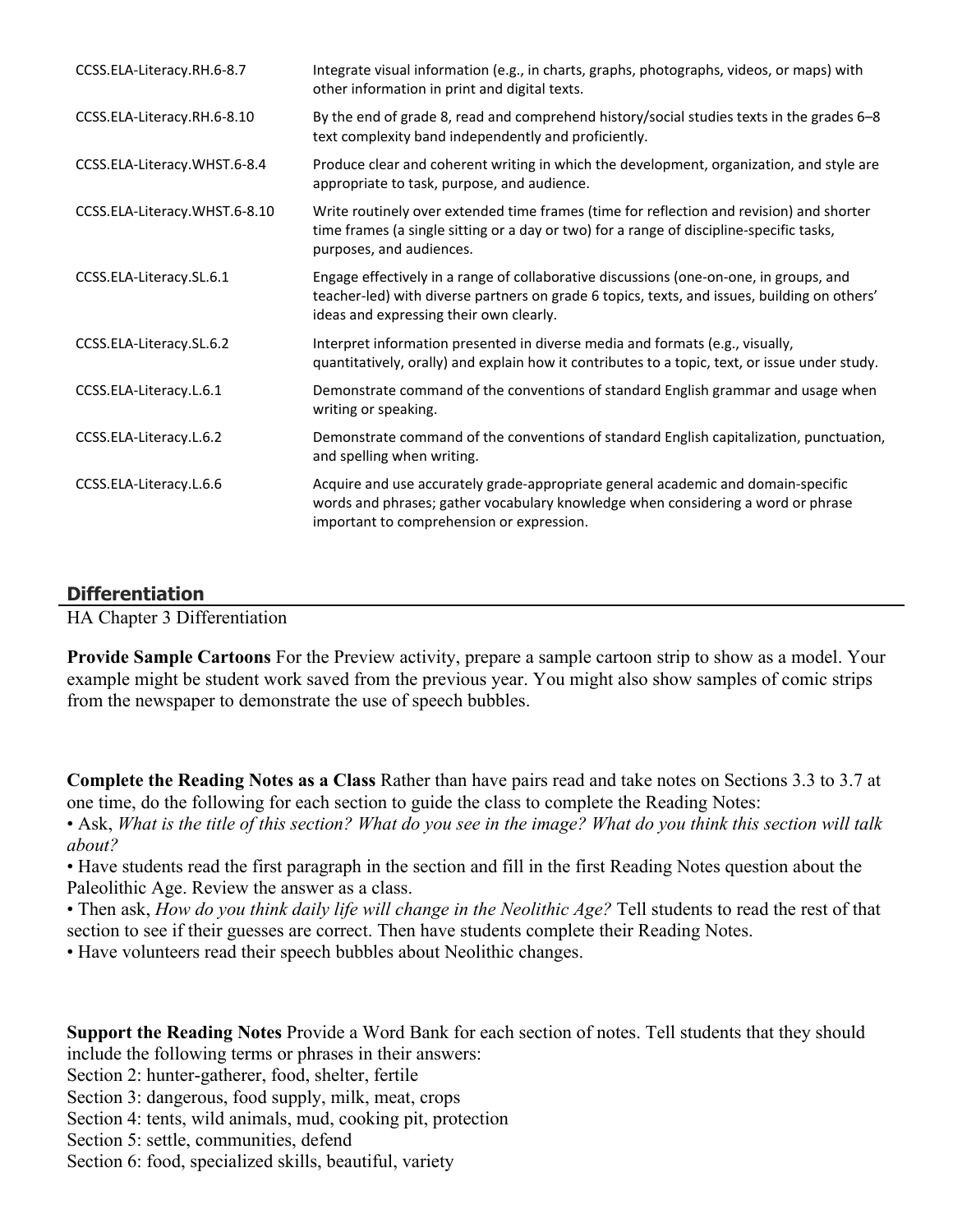Section 7: nearby, trade, travel, resources, spread ideas

Advanced Learners

#### **Writing Assignment**

Add the following item to the directions on Student Handout 3A:

Include one additional story page on which you explain how one of the key changes from Paleolithic to Neolithic life paved the way for modern society. For example, Modern Maria might explain that because Neolithic Nel and Nick began to specialize in one job, people in our modern society attend college or technical schools to learn specific skills.

#### **Modifications & Accommodations**

Additional modifications located in individual IEP's.

#### **Benchmark Assessments**

#### **Formative Assessments**

See assessment imbedded in daily lesson plans above.

#### **Summative Assessments**

See assessment imbedded in daily lesson plans above.

#### **Instructional Materials**

See materials listed in daily lesson plans.